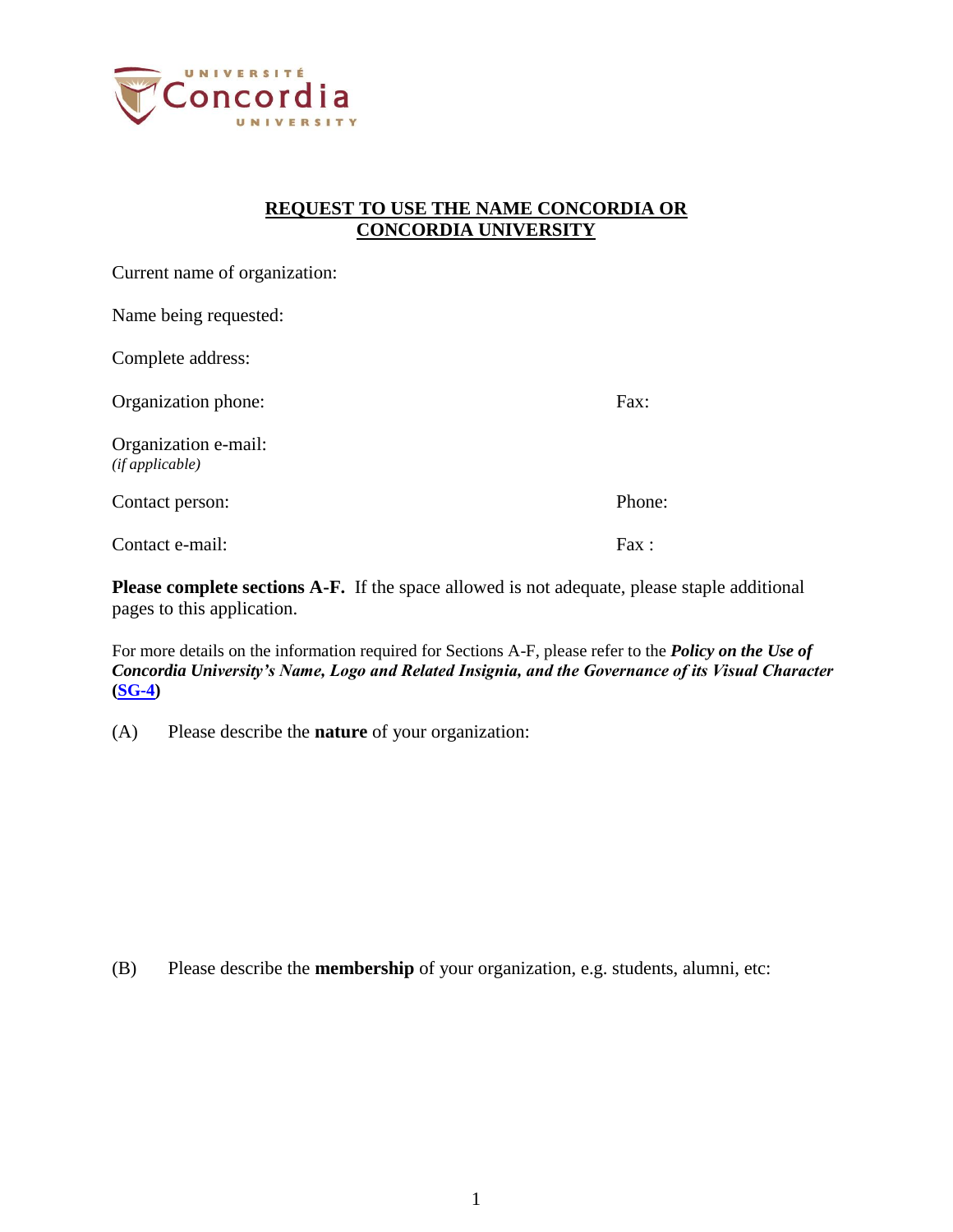(C) Please describe the **goals and objectives** of your organization:

(D) Please describe the state of your organization's **resources**:

(E) Please give a brief **history** of your organization:

(F) Please indicate what, if any, other **internal or external support** your organization receives: